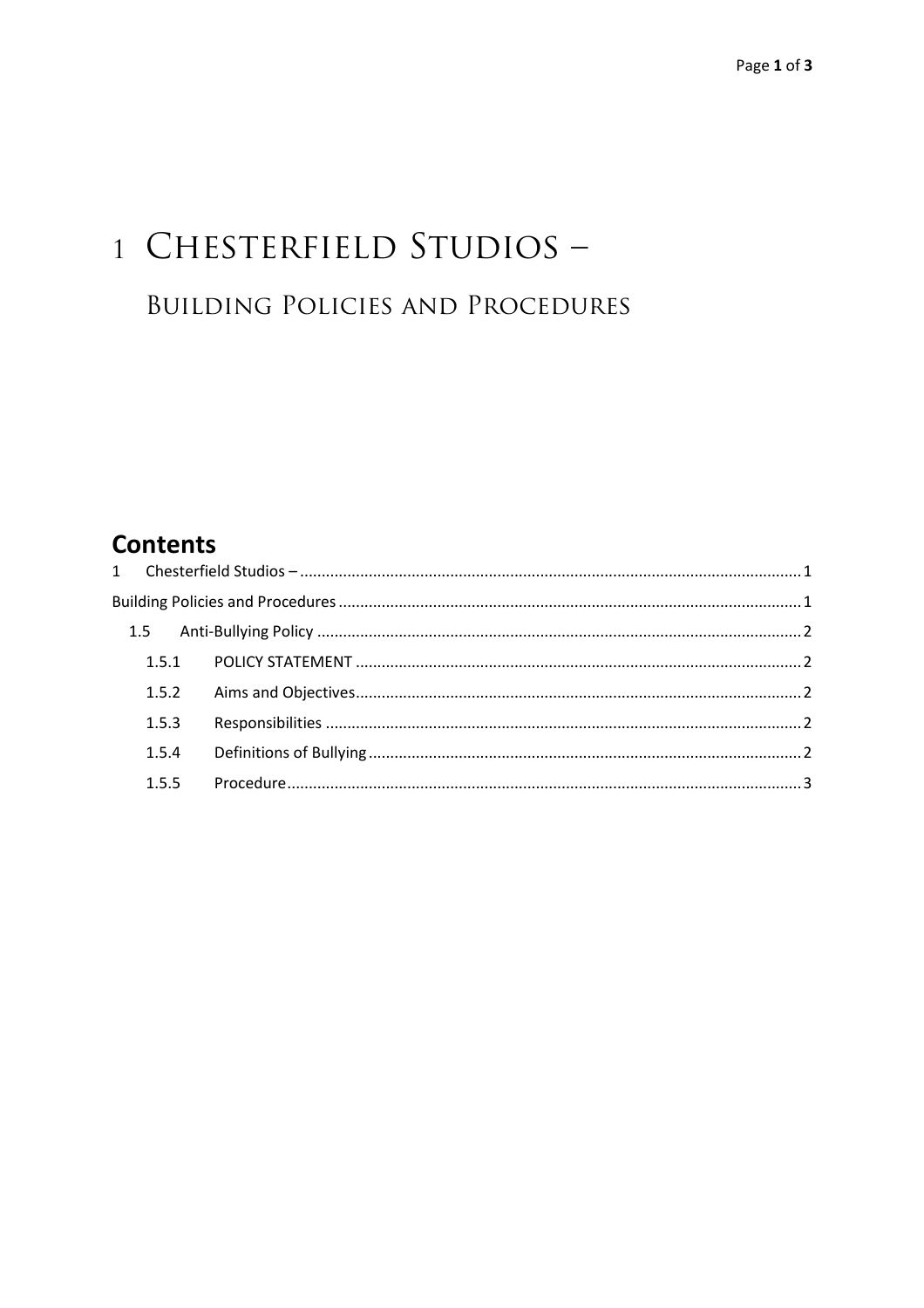## **1.5 Anti-Bullying Policy**

## 1.5.1 POLICY STATEMENT

Chesterfield Studios Ltd acknowledges that bullying behaviour is unacceptable and will not be tolerated and endeavours to ensure that a secure environment is provided for everyone who wishes to participate in the performing arts. Chesterfield Studios Ltd acknowledges that bullying can take place and may need to be addressed amongst any combination of persons that are present at Chesterfield Studios, regardless of their role: participant, volunteer or staff member.

#### 1.5.2 Aims and Objectives

In order to achieve the principles of the Policy Statement Chesterfield Studios will:

- Create an environment where people feel secure, have their viewpoints valued and are encouraged to talk and are listened to
- Continue to develop awareness in all staff of bullying behaviour and their responsibilities in identifying it
- Ensuring that all staff are aware of the referral procedures at Chesterfield Studios
- Providing information for parents/carers outlining procedures laid down within this and other related Chesterfield Studios policies
- Ensure people know there are adults at Chesterfield Studios whom they can approach if they are worried
- $\bullet$

#### 1.5.3 Responsibilities

The Operations Director will ensure that:

- this Policy is properly implemented and reviewed
- staff members are aware of their responsibilities

#### 1.5.4 Definitions of Bullying

Bullying is the use of aggression with the intention of hurting another person. Bullying results in pain and distress to the victim.

Bullying can be:

- **Emotional** being unfriendly, excluding, tormenting (e.g. hiding possessions, using threatening gestures).
- **Physical** pushing, hitting, kicking or any use of violence.
- **Racist** racial taunts, graffiti, gestures
- **Sexual** unwanted physical contact or sexually abusive comments
- **Homophobic** because of, or focusing on the issue of sexuality
- **Religious** because of or focusing on the issue of faith
- **Verbal** name-calling, sarcasm, spreading rumours